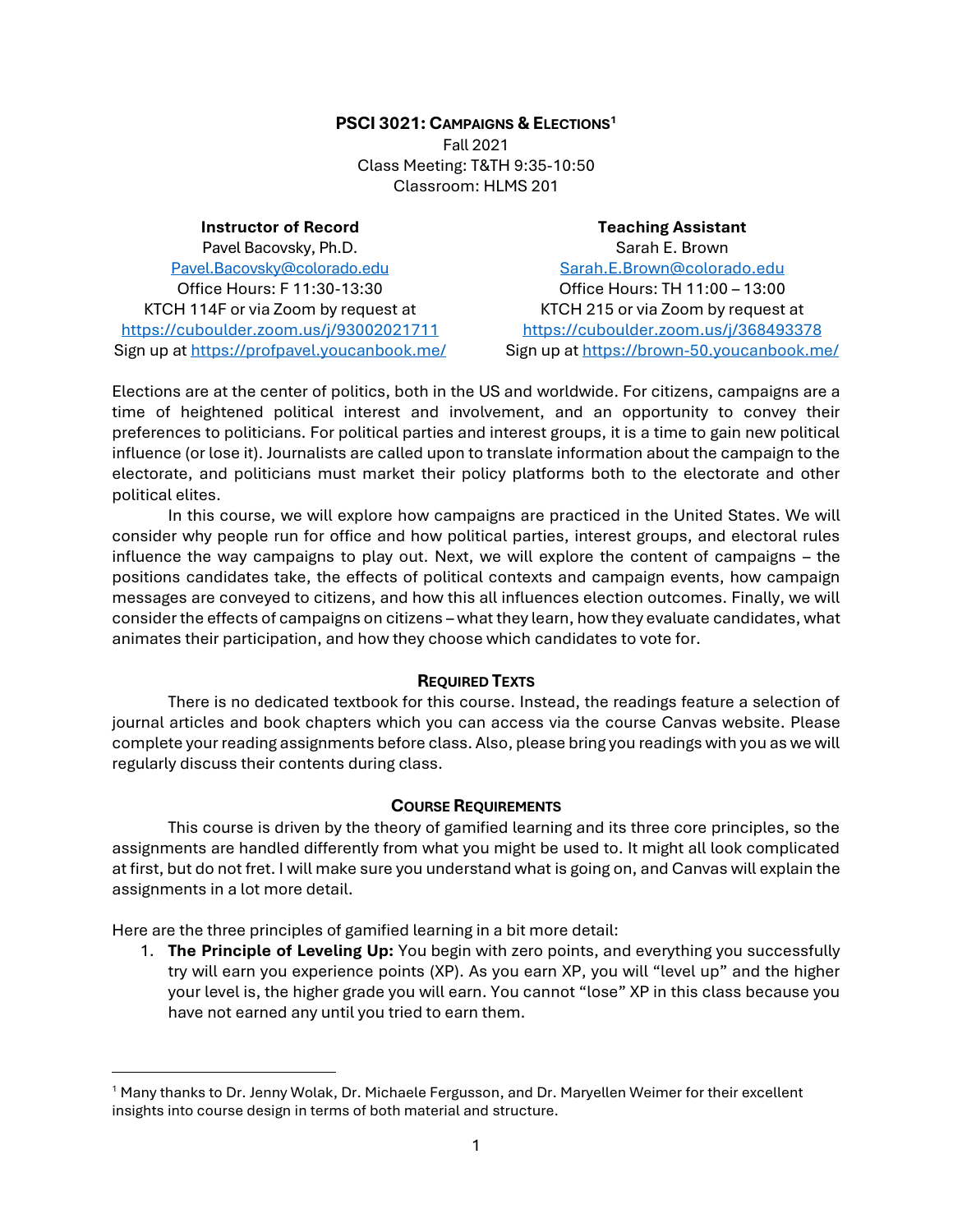- 2. **The Principle of Safe Failures**: I want you to try new challenges, regardless of your personal confidence about your abilities. Everything I this class earns you XP, even an assignment that does not go so well. And even if you totally bomb something, you can always try something else.
- 3. **The Principle of Multiple Paths and Optionality**: Like any good video game, I will let you "play" this course your own way. You will have complete control over what you want to try and when you want to try. You should not try everything, either.

#### Common Quests

Everyone is expected to complete the majority of the common assignments. Although your final course grade is determined by the total points accumulated, you od must meet the minimum in each category, as specified below, to pass the course. Higher minimum thresholds are required for higher grades, as specified in the Summary of Grading section.

#### *Introductory Assignments* – 1,000 XP Possible; 500 XP minimum

Two assignments at the beginning of the semester are designed to help you find your way around the—admittedly unusual—class structure a bit. First, you must submit your **Quest Log**, where make your decision about which two optional tracks (Boss Battles, Conversations, Essays) you plan to focus on. Use the worksheet available on Canvas and submit your quest log to Canvas by **23:59 on Sunday, August 29**. This assignment is worth **500 XP**. Students who do not make a selection by this deadline will not receive any XP and will be embark on the Boss Battles and Scholar in Training quest tracks.

The second assignment is a **short essay** in which you react to the **Quest Log** and the general course design. Why have you selected these options? What do you think your choices show about your learning preferences? Why do you think a teacher would give students the freedom to choose assignments? How do you think this strategy will affect your performance in the class? The essay should be two pages long (double-spaced), and is **due on Canvas by 23:59 on Sunday, September 5**. This assignment is worth **500 XP** and is required to pass the course.

## *Lectures* – 14,000 XP possible; 7,000 XP minimum

Attending and participating in the lectures is important. Attendance for each lecture is worth **500 XP**; there are 28 lectures in all. Students must earn at least 7,000 attendance XP to receive a passing grade in the course. At some point during each lecture I will announce a codeword. You will then enter the codework, alongside your name into an online form (link will be provided).

#### *Mid-Semester Check-in Essay* – 2,500 XP possible; 1,000 XP minimum

Revisit your game plan outlined in your **Quest Log and** take stock of how you are doing in this class so far. How many points do you have now? Are this course structure and grading system having any impact on your learning? Include some examples to illustrate the impact you have described. Discuss what specific topics and readings "made you think" thus far. The essay should be two pages long (double-spaced), and is **due on Canvas by 23:59 on Sunday, October 17**.

#### *End of Semester Reflection* – 2,500 XP possible; 1,000 XP minimum

As we approach the end of the term, reflect on when you signed up for this course. Did the course meet your expectations? If you were to sign up for the class again, what would you do differently? Saying that you would drop the course is fine, so long as you explain why. If you are doing well in the course, to what would you attribute your success? What important things, if any, have you learned? The essay should be two pages long (double-spaced), and is **due on Canvas by 23:59 on Sunday, December 5**.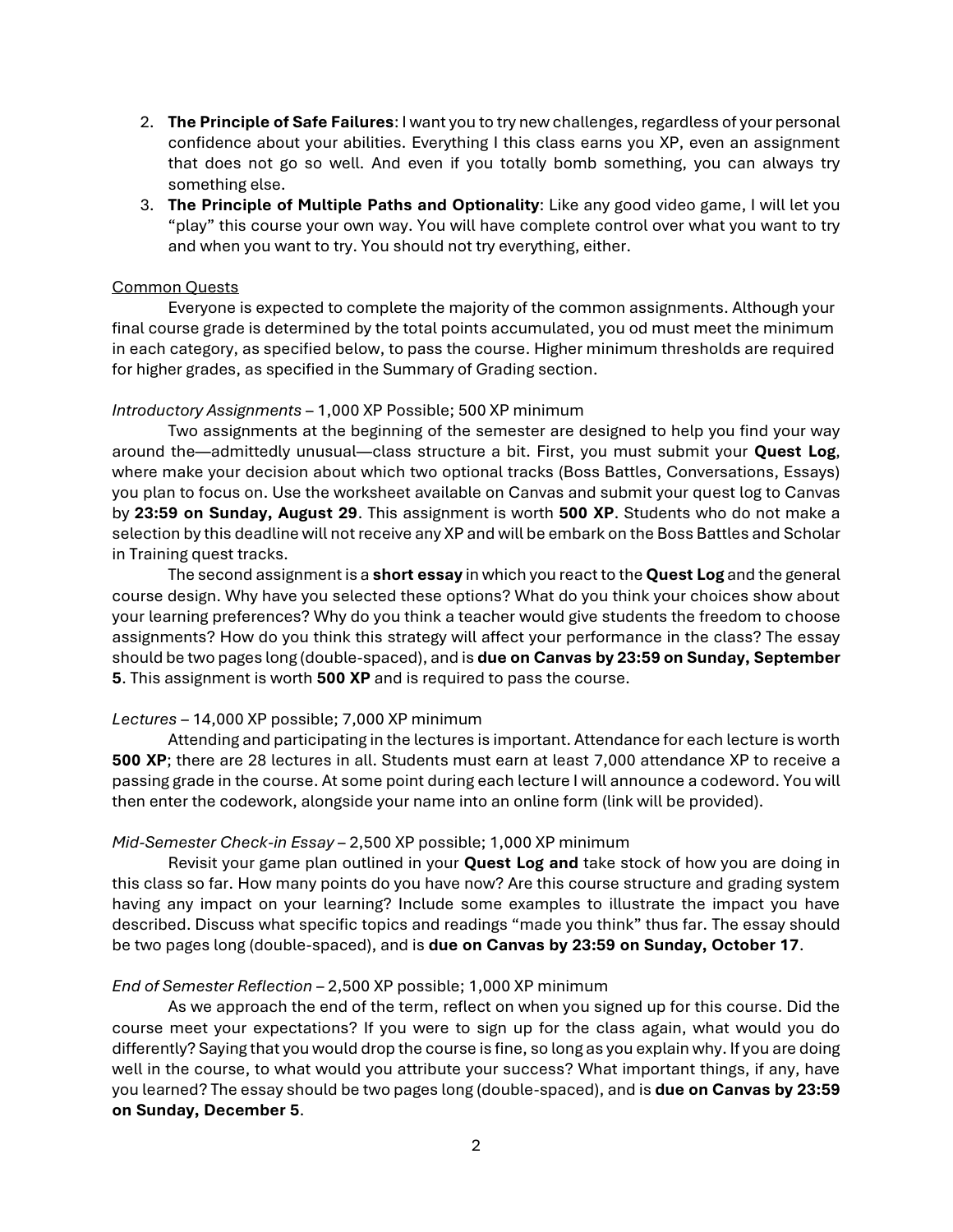# Optional Quests

There are three different quest paths which you can explore. You cannot complete all of them for points; you will choose which **two quest paths** you will focus on.

# *Conversations on Campaigns and Elections* – 240,000 XP possible

"Hey! Listen!" Na'vi, The Legend of Zelda: Ocarina of Time

The course will utilize a social media tool called Slack where students can post and comment on the course materials and their relationship to events in the real world. Students can initiate discussion topics with as many as 10 longer posts for up to **13,000 XP** each (with a maximum of one such post per week). You can earn points as well by commenting on posts, which as many as 20 comments earning up to **3,000 XP** each. If you want to maximize your points haul, you should make your first post by **16:30 on Friday, September 3**.

Additionally, you will submit a reflective portfolio for another possible **50,000 XP**, which is **due on Canvas by 23:59 on Sunday, December 12**. Further details are outlined on a separate handout available on Canvas.

# *Boss Battles* – 240,000 XP possible

"Do a barrel roll!" – Peppy Hare, *Star Fox 64*

In games, a significant gameplay segment is often capped with a tougher challenge that makes you use all the skills and tools you acquired during that gameplay. We emulate it in this course int form of three tests that evaluate how well you paid attention and understood the material covered in the previous weeks. There are three Boss Battles, each worth **80,000 XP**. They will be administered on Canvas on the following dates:

- Boss Battle #1: 11:00 on Thursday, September 30 23:59 on Sunday, October 3
- Boss Battle #2: 11:00 on Thursday, November 4 23:59 on Sunday, November 7
- Boss Battle #3: 11:00 on Thursday, December 9 23:59 on Saturday, December 11

The Boss Battles will be open-note and open-book. They will consist of a combination of short multiple-choice quiz, term ID, and a longer essay. You will have as much time as you want in the given time frame to complete the exam. However, once the exam period is over, you will not be able to submit the exam, so starting at 23:00 on the night the Boss Battle concludes is not advised.

## *Scholar in Training* – 240,000 XP possible

"Every puzzle has an answer." – Professor Layton, *Professor Layton and the Curious Village*

I will ask you to write an essay that assesses the existing literature on a topic or question concerning campaigns and elections (pending my approval). This essay should be six to eight double-spaced pages in length and will be due at the end of the term. The central goal of this paper will be to assess and summarize the research about a particular political science topic: to identify the central question or questions, highlight the most important literature related to the topic, and comment about the strengths and weaknesses of the current research in the area. Further details are outlined on a separate handout available on Canvas.

Three main deadlines will be of relevance here:

• Sunday, September 26 at 23:59: Submit a short one- to two-page memo explaining what topic you would like to investigate in your literature review paper. I will provide feedback about whether your topic is too specific or too general.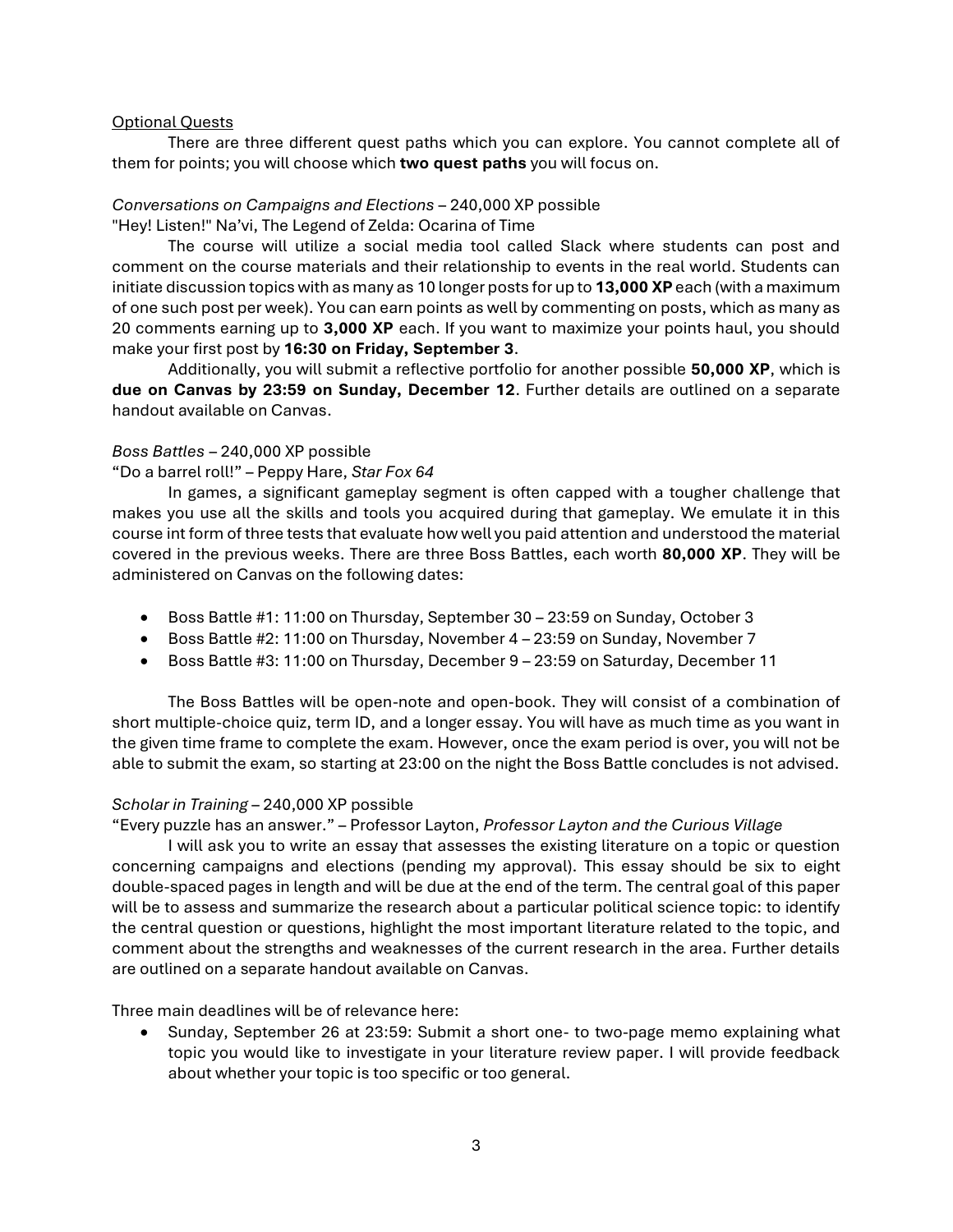- Sunday, October 31 at 23:59: Submit a properly formatted annotated bibliography of at least 5 sources relevant to your topic that are *NOT* readings from the syllabus. This assignment should motivate you to work on the paper before the end of the semester. It also gives me a chance to suggest additional readings to you.
- Sunday, December 12 at 23:59: The final draft of the literature review is due.

# Power-Ups

I want you to learn and I am willing to reward students who make extra effort in the course to learn. Accordingly, I will award students with Power-Ups at my discretion to recognize students who go above and beyond to learn in the course. For example, you might earn a Power-Up for regularly participating in office hours, or for showing significant improvement after meeting with me about an assignment.

# Summary of Grading

You can earn over 500,000 XP in this class, but you are not expected or even encouraged to earn that many points. Here is how your points will translate into letter grades at the end of the semester:

| A         | Earn at least 350,000 XP                                                    |
|-----------|-----------------------------------------------------------------------------|
| $A -$     | Earn at least 320,000 XP                                                    |
|           | Students must earn the minimum amount of points for all common assignments. |
|           | Students must earn at least one Power-Up over the course of the semester.   |
| B+        | Earn at least 280,000 XP                                                    |
| B         | Earn at least 250,000 XP                                                    |
| <b>B-</b> | Earn at least 220,000 XP                                                    |
|           | Students must earn the minimum amount of points for all common assignments. |
| $C+$      | Earn at least 190,000 XP                                                    |
| C         | Earn at least 150,000 XP                                                    |
| $C-$      | Earn at least 100,000 XP                                                    |
|           | Students must earn the minimum amount of points for all common assignments. |
| D+        | Earn at least 50,000 XP                                                     |
| D         | Earn at least 30,000 XP                                                     |
| D-        | Earn at least 15,000 XP                                                     |
|           | Students must earn the minimum amount of points for all common assignments. |
| F         | Earn less than 15,000 XP                                                    |
|           | OR fail to meet minimum points for common assignments                       |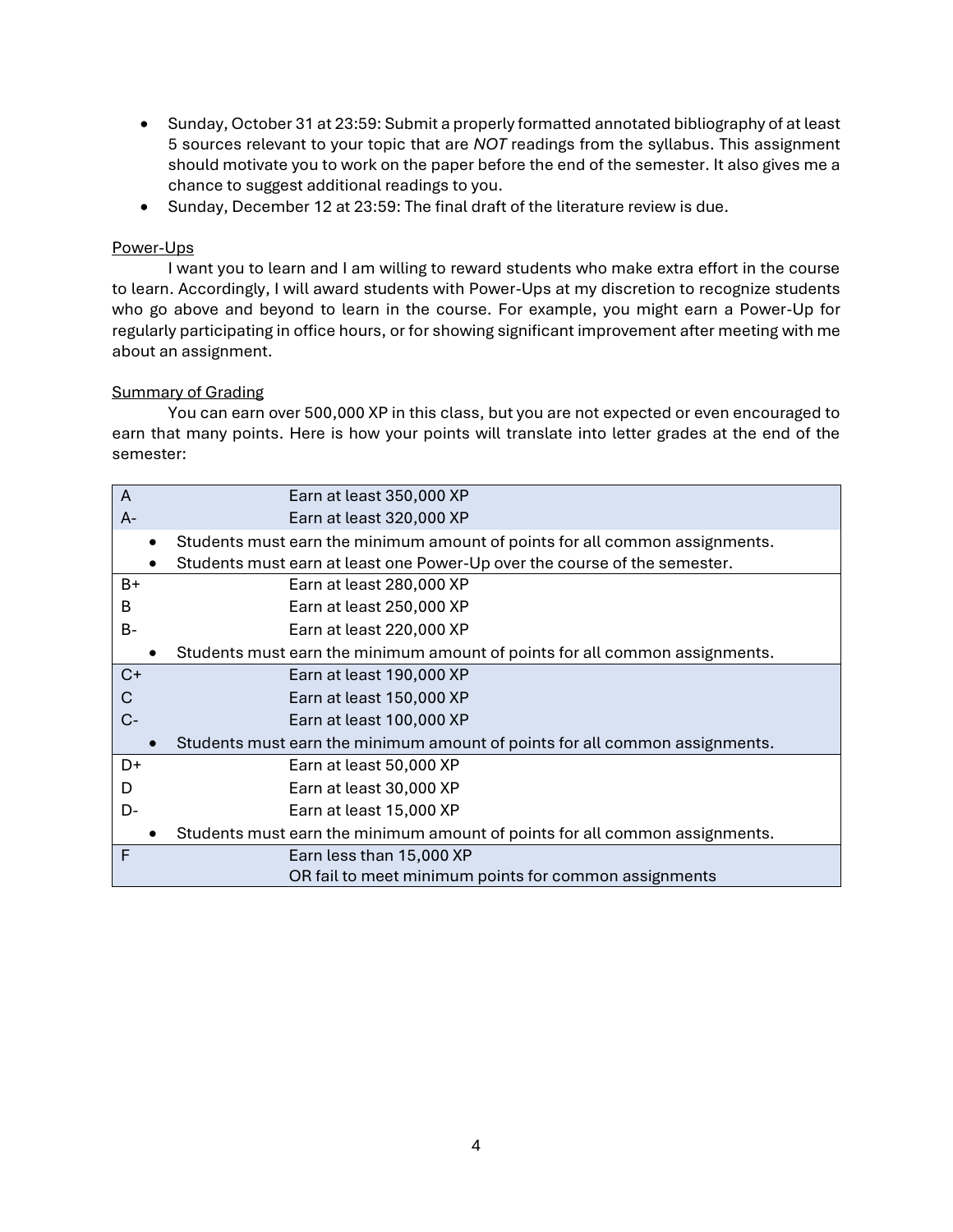# Late Assignments

Because you have so many choices in this course, if you know you will not have time to complete an assignment, I recommend you give up and do something else. However, my general policy is as follows:

- 1. Any work submitted late will have its points reduced by ten percent of the original points for every six (6) hours of lateness.
- 2. No work that is submitted more than forty-eight hours after the due date will be accepted.
- 3. Assignments may be accepted late for full credit in ONLY two cases:
	- In the event of *extraordinary circumstances* and with prior approval by the professor; OR
	- in the event of personal, family, or medical emergencies, with approval by the professor.

One such *extraordinary circumstance* is a conflict due to religious observances. Campus policy regarding religious observances requires that faculty make every effort to deal reasonably and fairly with all students who, because of religious obligations, have conflicts with scheduled exams, assignments, or required attendance. In this class, you must notify me of any such conflicts by the end of the second week of classes so we can work out alternatives. See the campus policy regarding religious observances for full details.

*NOTE: Extensions will not be permitted on the submission of final assignments (e.g. those due after the last lecture), except in the case of documented personal, family, or medical emergencies.*

# Grade Appeals

If you think you have been graded unfairly on any given assignment or component, you will need to do the following:

- 1. Wait 24 hours after receiving the grade before approaching your TA.
- 2. Provide an explanation in writing to the TA for why the grade you received was unfair. Make an argument and give evidence to support your case. The TA will then review this written appeal and come to a decision.
- 3. If you are unsatisfied with your TA's response, you may write an appeal to the professor. This appeal must include your original explanation to the TA and a written explanation for why you disagree with your TA's decision. Make an argument and give evidence to support your case.

Grade appeals must be submitted no more than 14 days after receipt of the grade. Be advised that in all cases of grade appeals, I reserve the right to raise, maintain, or lower the grade upon review. Students dissatisfied with the result of an appeal to the professor may appeal to the Director of Undergraduate Studies in the Department of Political Science, in accordance with the Department's grade appeals policy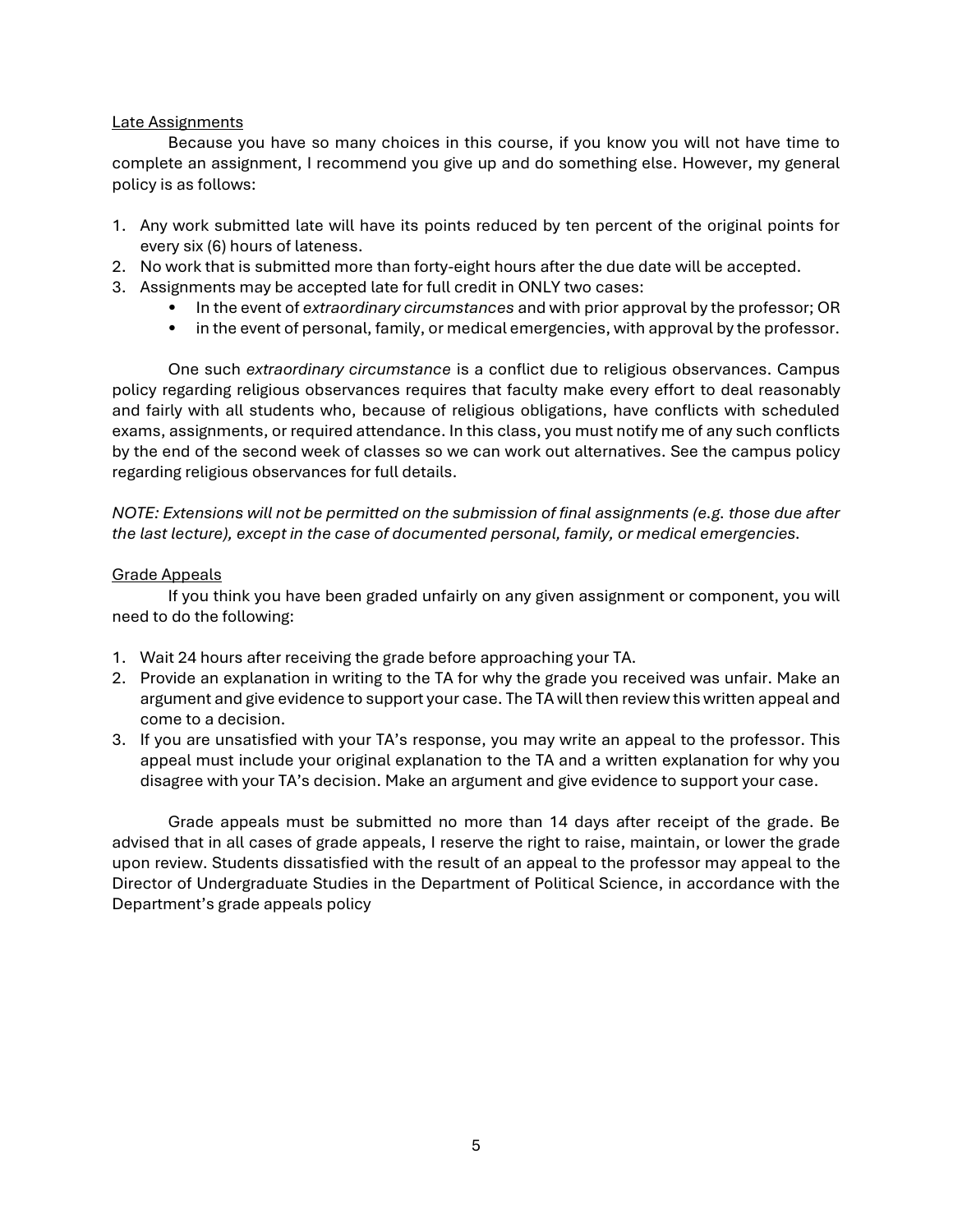#### **COURSE TECHNOLOGY**

In this class we will be using two different kinds of classroom technology. I will walk through these in class, but if you have ANY questions about how to use these, or if you are concerned about the accessibility of any of these technologies, please talk to me.

This course uses Slack, which is currently not accessible to users using assistive technology or have not yet been reviewed fully for accessibility. If you use assistive technology to access the course material please contact me and Disability Services at 303-492-8671 or [dsinfo@colorado.edu](mailto:dsinfo@colorado.edu) as soon as possible to discuss other effective means for providing equal alternate access.

#### Canvas

The default CU Boulder "learning management system" we are using is Canvas. We will be using Canvas primarily to distribute class-related documents at the beginning of the semester and to submit your graded assignments. Once we have established our Slack team (see below), any additional class-related documents will also be distributed through that application.

#### **Slack**

We will be using a communication application called Slack (which is available for free and across platforms) as the main way that we communicate with one another outside of class. This will be where course announcements are made, as well as where the Conversations on Campaigns and Elections assignment takes place.

## Technology in the Classroom

Portable technology is welcome in both lecture and discussion. You are not required to use any, but you are welcome to do so – with sound and ringers turned off, of course. Students using technology will be asked to sit in one section of the lecture hall; all other sections will be technologyfree.

With this freedom comes the responsibility to behave in a professional way with your technology. Tech use unrelated to class is disruptive, distracting — to you, your peers, and your instructors — and, in short, asshole-ish. Please don't be an asshole**. If you are, you will lose 10,000 XP for each instance.**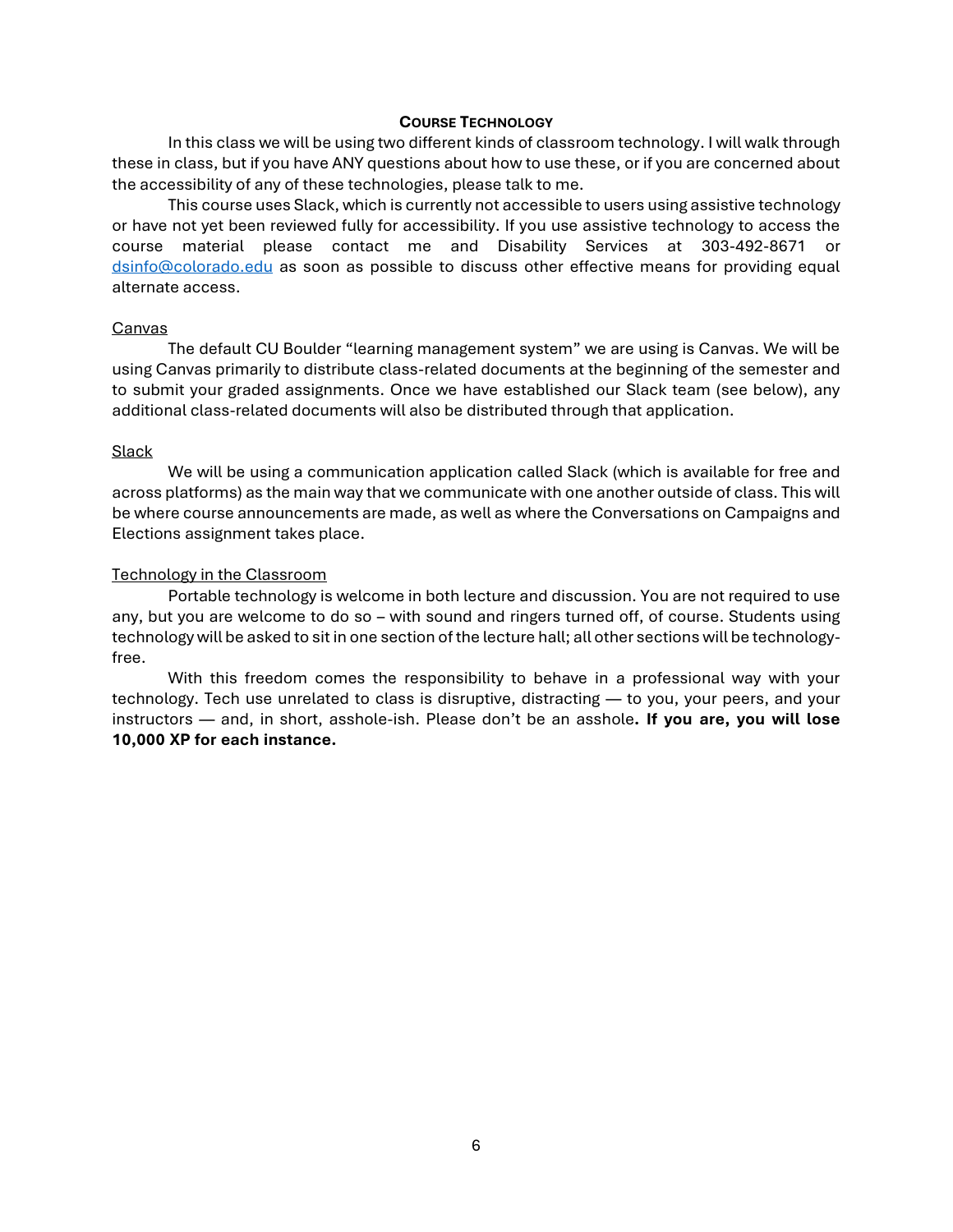| <b>LECTURE</b>            | <b>CONTENT</b>                                                                                                                             | <b>ASSIGNMENT</b>                                                                                                                                                                                                                                                                                                                                                                                                                                                                                                                                                                                                              |
|---------------------------|--------------------------------------------------------------------------------------------------------------------------------------------|--------------------------------------------------------------------------------------------------------------------------------------------------------------------------------------------------------------------------------------------------------------------------------------------------------------------------------------------------------------------------------------------------------------------------------------------------------------------------------------------------------------------------------------------------------------------------------------------------------------------------------|
| Week 1<br>Aug 23 - Aug 27 | Introduction to the Course<br>The landscape of elections in<br>the United States                                                           | Readings<br>Syllabus.<br>$\bullet$<br><b>Relevant Assignment Handouts</b><br>$\bullet$<br><b>Ouests</b><br>Quest Log, Aug 29 at 23:59 on Canvas                                                                                                                                                                                                                                                                                                                                                                                                                                                                                |
| Week 2<br>Aug 30 - Sep 3  | <b>Campaigns and Elections in</b><br>the United States<br>U.S. elections in historical<br>perspective, in comparative<br>perspective.      | Readings<br>Streb, Matthew J. 2015. Rethinking American<br>$\bullet$<br>Electoral Democracy. New York: Routledge.<br>Chapter 3.<br>King, Anthony. 1997. "Running Scared." Atlantic<br>$\bullet$<br>Monthly 279: 41-61.                                                                                                                                                                                                                                                                                                                                                                                                         |
|                           |                                                                                                                                            | <b>Quests</b><br>$\bullet$<br>Quest Log Essay, Sep 5 at 23:59 on Canvas                                                                                                                                                                                                                                                                                                                                                                                                                                                                                                                                                        |
| Week 3<br>Sep 7 - Sep 10  | <b>Candidate Selection</b><br>Who runs for office? Gender<br>and political ambition. Young<br>people's interest in entering<br>politics.   | Readings<br>$\bullet$<br>Carnes, Nicholas. 2016. "Why are there so few<br>Working-Class People in Political Office? Evidence<br>from State Legislatures." Politics, Groups, and<br><i>Identities 4: 84-109.</i><br>Karpowitz, Christopher F, J Quin Monson, and<br>$\bullet$<br>Jessica Robinson Preece. 2017. "How to Elect More<br>Women: Gender and Candidate Success in a Field<br>Experiment." American Journal of Political Science<br>61: 927-943.<br>Shames, Shauna L. 2017. Out of the Running: Why<br>$\bullet$<br>Millennials Reject Political Careers and Why it<br>Matters. New York University Press. Chapter 3. |
| Week 4<br>Sep 13 - Sep 17 | <b>Electoral Institutions</b><br>Electoral Design. Who<br><b>Benefits from Election Rules?</b><br>Redistricting. The Electoral<br>College. | Readings<br>Trounstine, Jessica, and Melody E. Valdini. 2008.<br>$\bullet$<br>"The Context Matters: The Effects of Single-<br>Member versus At-Large Districts on City Council<br>Diversity." American Journal of Political Science 52:<br>554-569.<br>Bullock, III, Charles S. 2010. Redistricting: The Most<br>$\bullet$<br>Political Activity in America. Lanham, MD: Rowman<br>& Littlefield Publishers. Chapter 5.<br>Dahl, Robert A. 2003. How Democratic is the<br>$\bullet$<br>American Constitution? New Haven: Yale University<br>Press. Chapter 4.                                                                  |

# **COURSE SCHEDULE**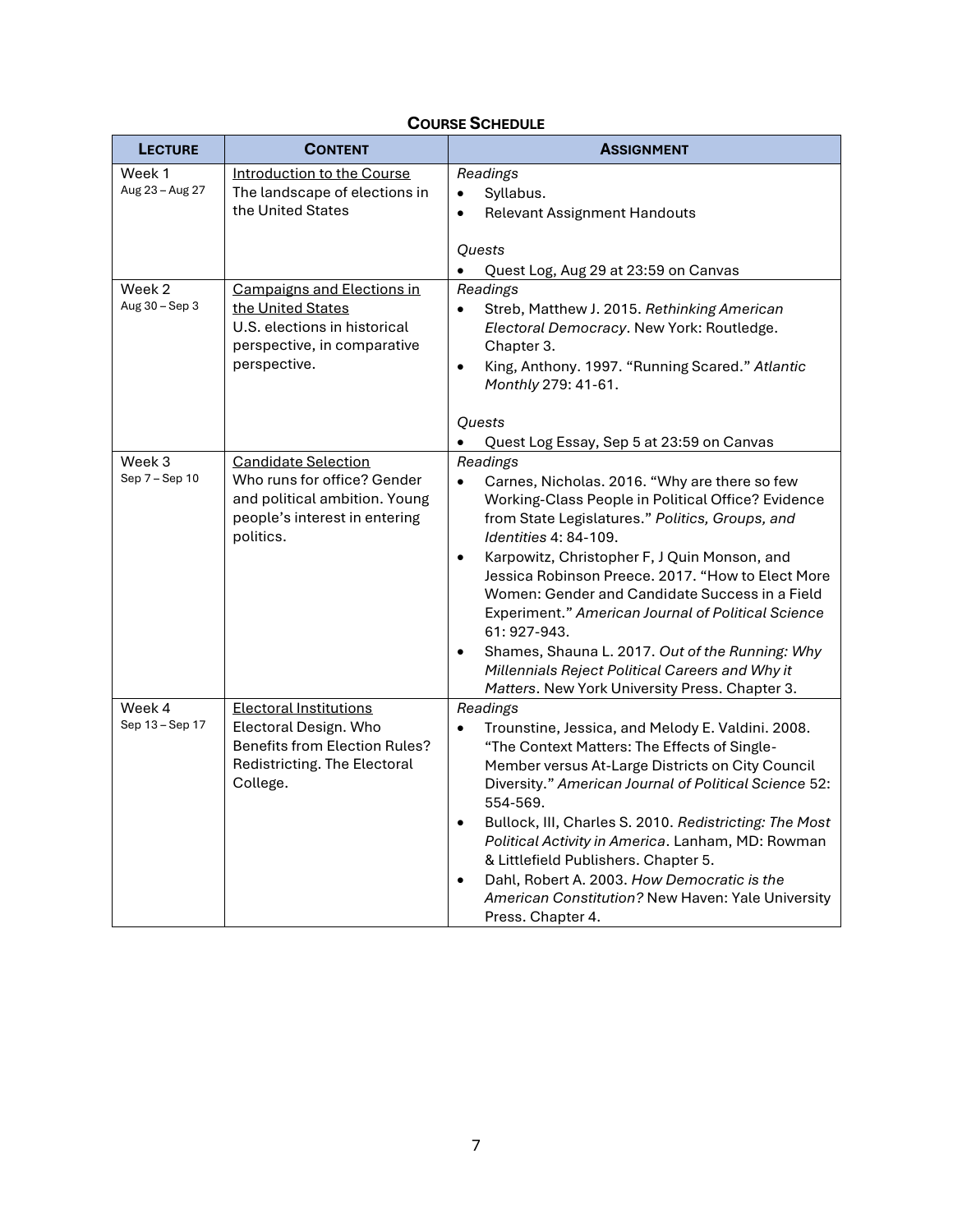| <b>LECTURE</b>            | <b>CONTENT</b>                                                                                                                                               | <b>ASSIGNMENT</b>                                                                                                                                                                                                                                                                                                                                                                                                                                                                                                                                                                                                                                                                                                                                  |
|---------------------------|--------------------------------------------------------------------------------------------------------------------------------------------------------------|----------------------------------------------------------------------------------------------------------------------------------------------------------------------------------------------------------------------------------------------------------------------------------------------------------------------------------------------------------------------------------------------------------------------------------------------------------------------------------------------------------------------------------------------------------------------------------------------------------------------------------------------------------------------------------------------------------------------------------------------------|
| Week 5<br>Sep 20 - Sep 24 | <b>Electoral Reform</b><br>The design of elections. What<br>does it take to reform<br>elections? Promise and peril<br>of online voting.                      | Readings<br>Donovan, Todd, and Shaun Bowler. 2010. "Election<br>$\bullet$<br>Reform: What is Expected, and What Results? In<br>Stephen K. Medvic, ed., New Directions in<br>Campaigns and Elections. New York: Routledge.<br>Lust, Aleksander. 2018. "I-Vote, Therefore I Am?<br>$\bullet$<br>Internet Voting in Switzerland and Estonia." SAIS<br>Review of International Affairs 38: 65-79.<br><b>Quests</b><br>$\bullet$<br>Literature Review Topic Memo, Sep 26 at 23:59                                                                                                                                                                                                                                                                       |
| Week 6<br>Sep 27 - Oct 1  | <b>Political Parties</b><br>The role of political parties in<br>candidate selection. How<br>political parties influence<br>elections?                        | Readings<br>$\bullet$<br>Hassell, Hans J. G. 2016. "Party Control of Party<br>Primaries: Party Influence in Nominations for the<br>US Senate." Journal of Politics 78: 75-87.<br>Cohen, Marty, David Karol, Hans Noel, and John<br>$\bullet$<br>Zaller. 2016. "Party Versus Faction in the Reformed<br>Presidential Nominating System." PS: Political<br>Science & Politics 49: 701-708.<br>Quests                                                                                                                                                                                                                                                                                                                                                 |
| Week 7<br>Oct $4 - Oct 8$ | The Role of Money and<br><b>Campaign Contexts</b><br>The role of money in politics.<br>When does campaign<br>spending matter? Incumbency<br>and competition. | Boss Battle #1, Sep 30 at 12:00 - Oct 3 at 23:59<br>$\bullet$<br>Readings<br>Ansolabehere, Stephen, John M. DeFigueiredo, and<br>$\bullet$<br>James M. Snyder, jr. 2003. "Why Is There So Little<br>Money in U.S. Politics?" Journal of Economic<br>Perspectives 17: 105-130.<br>Kalla, Joshua L., and David Broockman. 2016.<br>$\bullet$<br>"Campaign Contributions Facilitate Access to<br>Congressional Officials: A Randomized Field<br>Experiment." American Journal of Political Science<br>60: 545-558.<br>Jacobson, Gary. 2006. "Measuring Campaign<br>$\bullet$<br>Spending Effects in U.S. House Elections." In Henry<br>E. Brady and Richard Johnson, eds., Capturing<br>Campaign Effects. Ann Arbor: University of<br>Michigan Press. |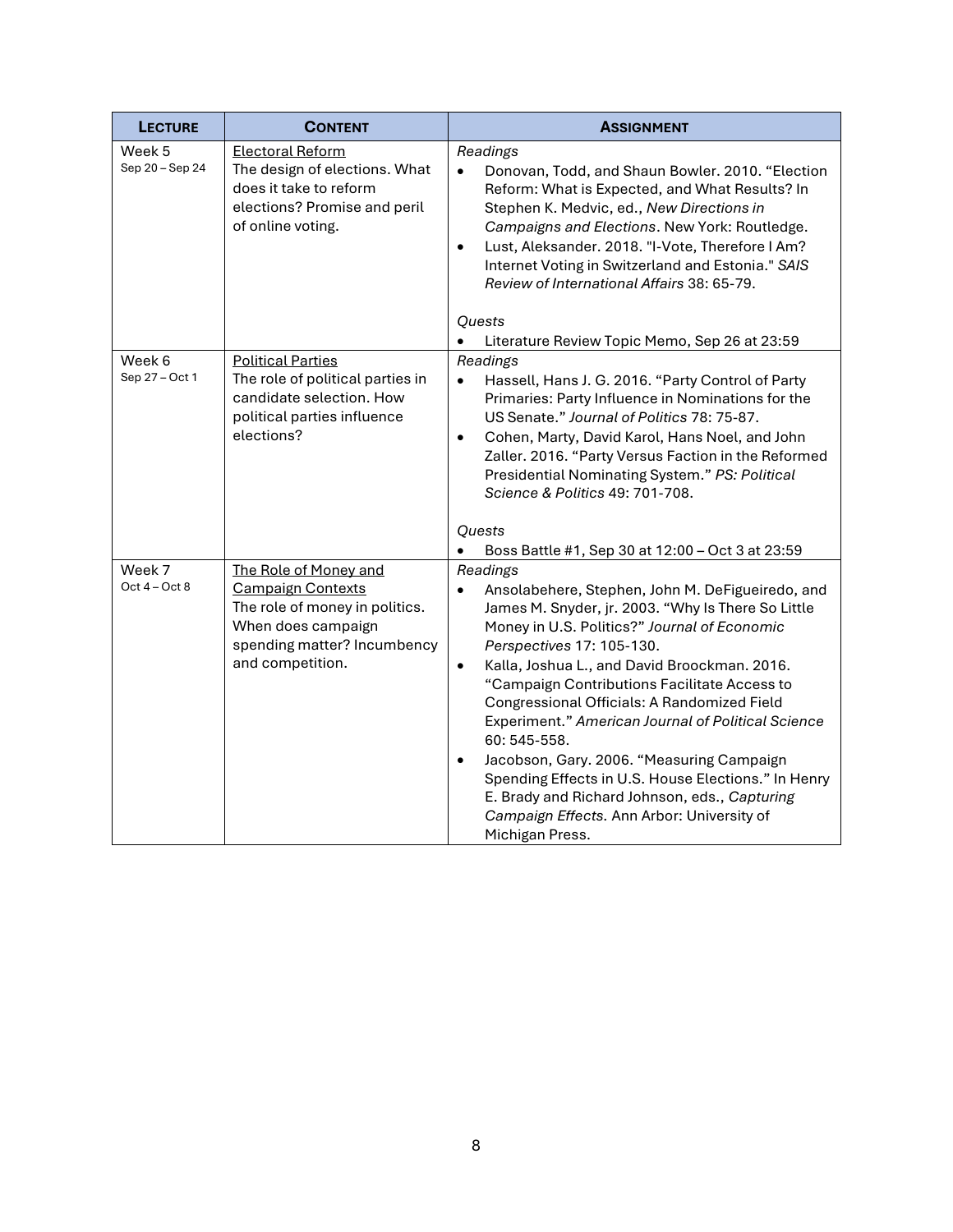| <b>LECTURE</b>             | <b>CONTENT</b>                                                                                                                                     | <b>ASSIGNMENT</b>                                                                                                                                                                                                                                                                                                                                                                                                                                                                                                                                                                                   |
|----------------------------|----------------------------------------------------------------------------------------------------------------------------------------------------|-----------------------------------------------------------------------------------------------------------------------------------------------------------------------------------------------------------------------------------------------------------------------------------------------------------------------------------------------------------------------------------------------------------------------------------------------------------------------------------------------------------------------------------------------------------------------------------------------------|
| Week 8<br>Oct 11 - Oct 15  | <b>Campaign Strategy and</b><br><b>Candidate Communication</b><br>Issue selection. Voter<br>targeting. Campaign agendas.                           | Readings<br>Vavreck, Lynn. 2009. The Message Matters: The<br>$\bullet$<br>Economy and Presidential Campaigns. Princeton,<br>NJ: Princeton University Press. Chapter 3.<br>Macdonald, Stuart E., George Rabinowitz, and Holly<br>$\bullet$<br>Brasher. 2003. "Policy Issues and Electoral<br>Democracy." In Michael B. MacKuen and George<br>Rabinowitz, eds. Electoral Democracy. Ann Arbor:<br>University of Michigan Press.<br>West, Darrell M. 2018. Air Wars: Television<br>$\bullet$<br>Advertising in Election Campaigns, 1952-2016.<br>Washington, DC: CQ Press. Chapters 3 and 4.<br>Quests |
| Week 9<br>Oct 18 - Oct 22  | <b>Campaign Advertising</b><br>Candidate advertising<br>strategy. Effects of campaign<br>ads.                                                      | Mid-Semester Check-in Essay, Oct 17 at 23:59<br>Readings<br>Freedman, Paul, Michael Franz and Kenneth<br>Goldstein. 2004. "Campaign Advertising and<br>Democratic Citizenship." American Journal of<br>Political Science 48: 723-741.<br>Brader, Ted. 2005. "Striking a Responsive Chord:<br>$\bullet$<br>How Political Ads Motivate and Persuade Voters by<br>Appealing to Emotions." American Journal of<br>Political Science 49: 388-405.                                                                                                                                                        |
| Week 10<br>Oct 25 - Oct 29 | <b>Media Coverage of Campaigns</b><br>The goals of the press in<br>election coverage. Evaluating<br>the quality of media coverage<br>of campaigns. | Readings<br>Clinton, Joshua D. and Ted Enamorado. 2014. "The<br>$\bullet$<br>National News Media's Effect on Congress: How<br>Fox News Affected Elites in Congress." The Journal<br>of Politics 76: 928-943.<br>Patterson, Thomas E. 2016. "News coverage of the<br>$\bullet$<br>2016 general election: How the press failed the<br>voters." Report for the Shorenstein Center on<br>Media, Politics, and Public Policy.<br>Quests:                                                                                                                                                                 |
| Week 11<br>Nov $1 -$ Nov 5 | The Timeline of Campaigns<br>Campaign events, debates,<br>conventions, speeches,<br>appearances.                                                   | Annotated Bibliography, Oct 31 at 23:59<br>$\bullet$<br>Readings<br>Stimson, James A. 2015. Tides of Consent: How<br>$\bullet$<br>Public Opinion Shapes American Politics. New<br>York: Cambridge University Press. Chapter 4.<br>Gelman, Andrew, and Gary King. 1993. "Why are<br>$\bullet$<br>American presidential election campaign polls so<br>variable when votes are so predictable?." British<br>Journal of Political Science 23: 409-451.<br>Quests<br>Boss Battle #2, Nov 4 at 12:00 - Nov 7 at 23:59                                                                                     |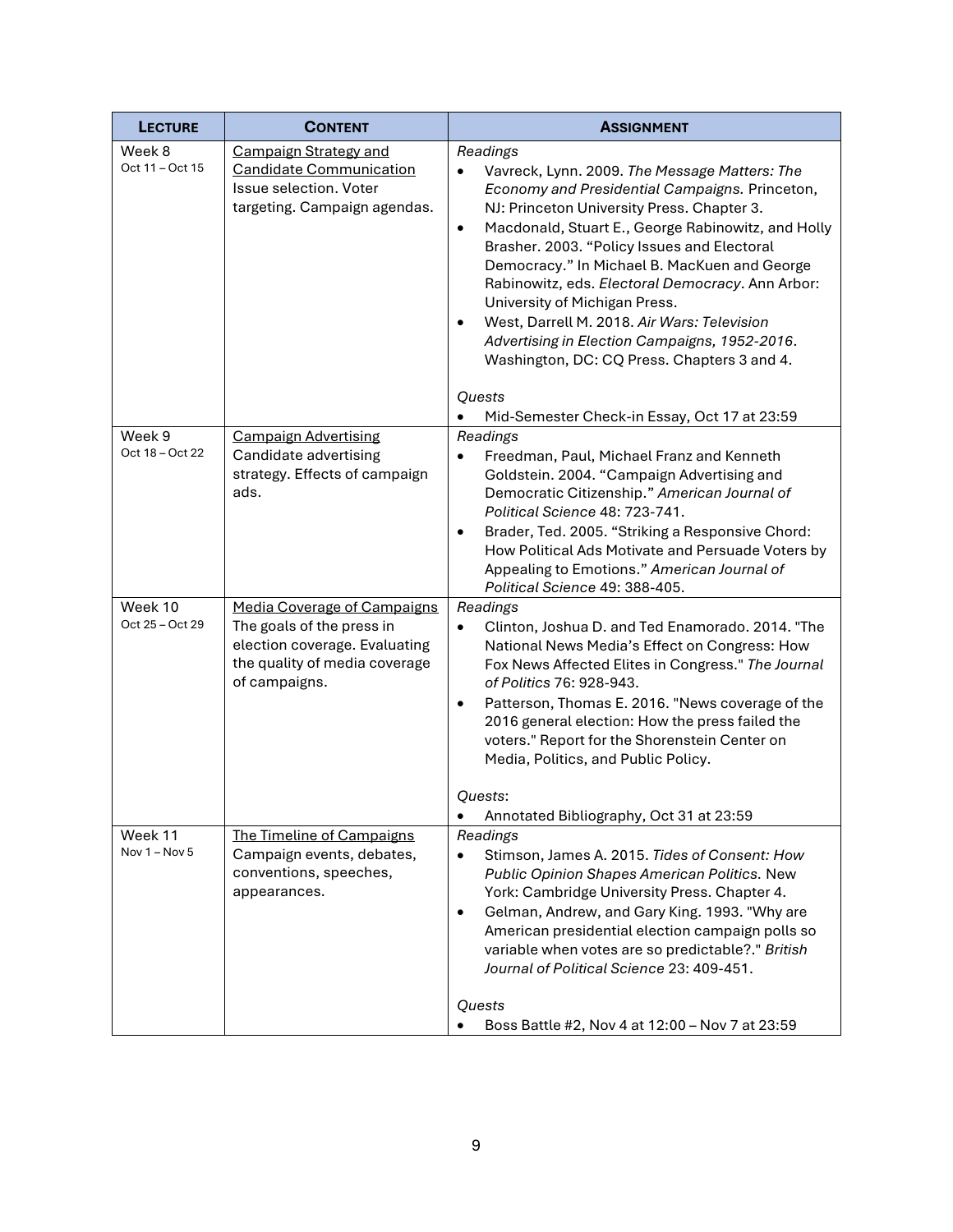| <b>LECTURE</b>             | <b>CONTENT</b>                                                                                          | <b>ASSIGNMENT</b>                                                                                                                                                                                                                                                                                                                                                                                                                                                                                                                                                                                                                              |
|----------------------------|---------------------------------------------------------------------------------------------------------|------------------------------------------------------------------------------------------------------------------------------------------------------------------------------------------------------------------------------------------------------------------------------------------------------------------------------------------------------------------------------------------------------------------------------------------------------------------------------------------------------------------------------------------------------------------------------------------------------------------------------------------------|
| Week 12<br>Nov 8 - Nov 12  | <b>Campaign Effects</b><br>The effects of campaigns on<br>citizens. Electoral forecasting               | Readings<br>Noel, Hans. 2010. "Ten Things Political Scientists<br>$\bullet$<br>Know that You Don't." The Forum: A Journal of<br>Applied Research in Contemporary Politics 8: 1-19.<br>Gerber, Alan S., James G. Gimpel, Donald P. Green,<br>$\bullet$<br>and Daron R. Shaw. 2011. "How Large and Long-<br>Lasting Are the Persuasive Effects of Televised<br>Campaign Ads? Results from a Randomized Field<br>Experiment." American Political Science Review<br>105: 135-50.<br>Hersh, Eitan D. 2015. Hacking the Electorate: How<br>$\bullet$<br>Campaigns Perceive Voters. New York: Cambridge<br>University Press. Chapter 7.               |
| Week 13<br>Nov 15 - Nov 19 | <b>Vote Choice</b><br>How do people choose how to<br>vote? Assessing the quality of<br>voters' choices. | Readings<br>$\bullet$<br>Lau, Richard R., and David P. Redlawsk. 1997.<br>"Voting Correctly." The American Political Science<br>Review 91: 585-98.<br>Achen, Christopher H., and Larry M. Bartels. 2016.<br>$\bullet$<br>Democracy for Realists: Why Elections Do Not<br>Produce Responsive Government. Princeton:<br>Princeton University Press. Chapter 5.                                                                                                                                                                                                                                                                                   |
| Week 14<br>Nov 22 - Nov 26 | <b>Thanksgiving Break</b>                                                                               | Enjoy your vacation!<br>(Yes, that's a mandatory assignment.)                                                                                                                                                                                                                                                                                                                                                                                                                                                                                                                                                                                  |
| Week 15<br>Nov 29 - Dec 3  | <b>Voter Turnout</b><br>Why do people turn out to<br>vote? What would increase<br>voter turnout?        | Readings<br>$\bullet$<br>Lijphart, Arend. 1997. "Unequal Participation:<br>Democracy's Unresolved Dilemma." American<br>Political Science Review 91: 1-14.<br>Nickerson, David W. 2015. "Do Voter Registration<br>$\bullet$<br>Drives Increase Participation? for Whom and<br>when?" The Journal of Politics 77: 88-101.<br>Burden, Barry C., David T. Canon, Kenneth R.<br>$\bullet$<br>Mayer, and Donald P. Moynihan. 2014. "Election<br>Laws, Mobilization, and Turnout: The Unanticipated<br>Consequences of Election Reform: Election Laws,<br>Mobilization, and Turnout." American Journal of<br>Political Science 58: 95-109.<br>Quests |
|                            |                                                                                                         | End-of-Semester Reflection, Dec 5 at 23:59                                                                                                                                                                                                                                                                                                                                                                                                                                                                                                                                                                                                     |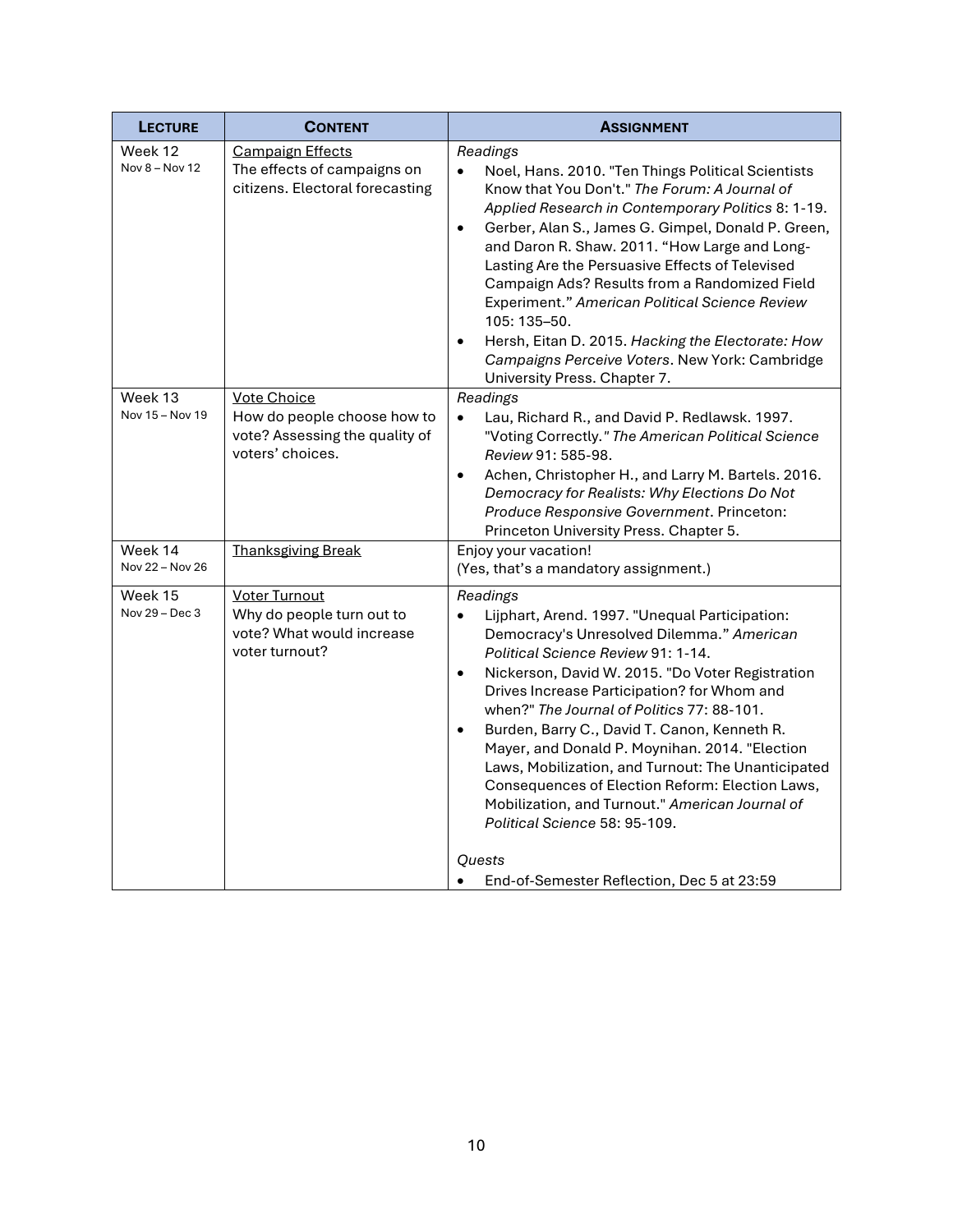| <b>LECTURE</b>              | <b>CONTENT</b>                                                                                                                                         | <b>ASSIGNMENT</b>                                                                                                                                                                                                                                                                                                                   |
|-----------------------------|--------------------------------------------------------------------------------------------------------------------------------------------------------|-------------------------------------------------------------------------------------------------------------------------------------------------------------------------------------------------------------------------------------------------------------------------------------------------------------------------------------|
| Week 16<br>Dec $6 - Dec 10$ | <b>Campaign Promises and</b><br><b>Policy Outcomes</b><br>Do elections matter? How<br>elections connect public<br>preferences with policy<br>outcomes. | Readings<br>Sulkin, Tracy. 2009."Campaign Appeals and<br>٠<br>Legislative Action." The Journal of Politics 71: 1093-<br>1108.<br>Thomson, Robert, et al. 2017."The fulfillment of<br>٠<br>parties' election pledges: A comparative study on<br>the impact of power sharing." American Journal of<br>Political Science 61): 527-542. |
|                             |                                                                                                                                                        | <b>Quests</b>                                                                                                                                                                                                                                                                                                                       |
|                             |                                                                                                                                                        | Boss Battle #3, Dec 9 at 12:00 - Dec 11 at 23:59<br>٠                                                                                                                                                                                                                                                                               |
|                             |                                                                                                                                                        | Discussion Board Portfolio, Dec 12 at 23:59<br>$\bullet$                                                                                                                                                                                                                                                                            |
|                             |                                                                                                                                                        | Final draft of Literature Review, Dec 12 at 23:59<br>٠                                                                                                                                                                                                                                                                              |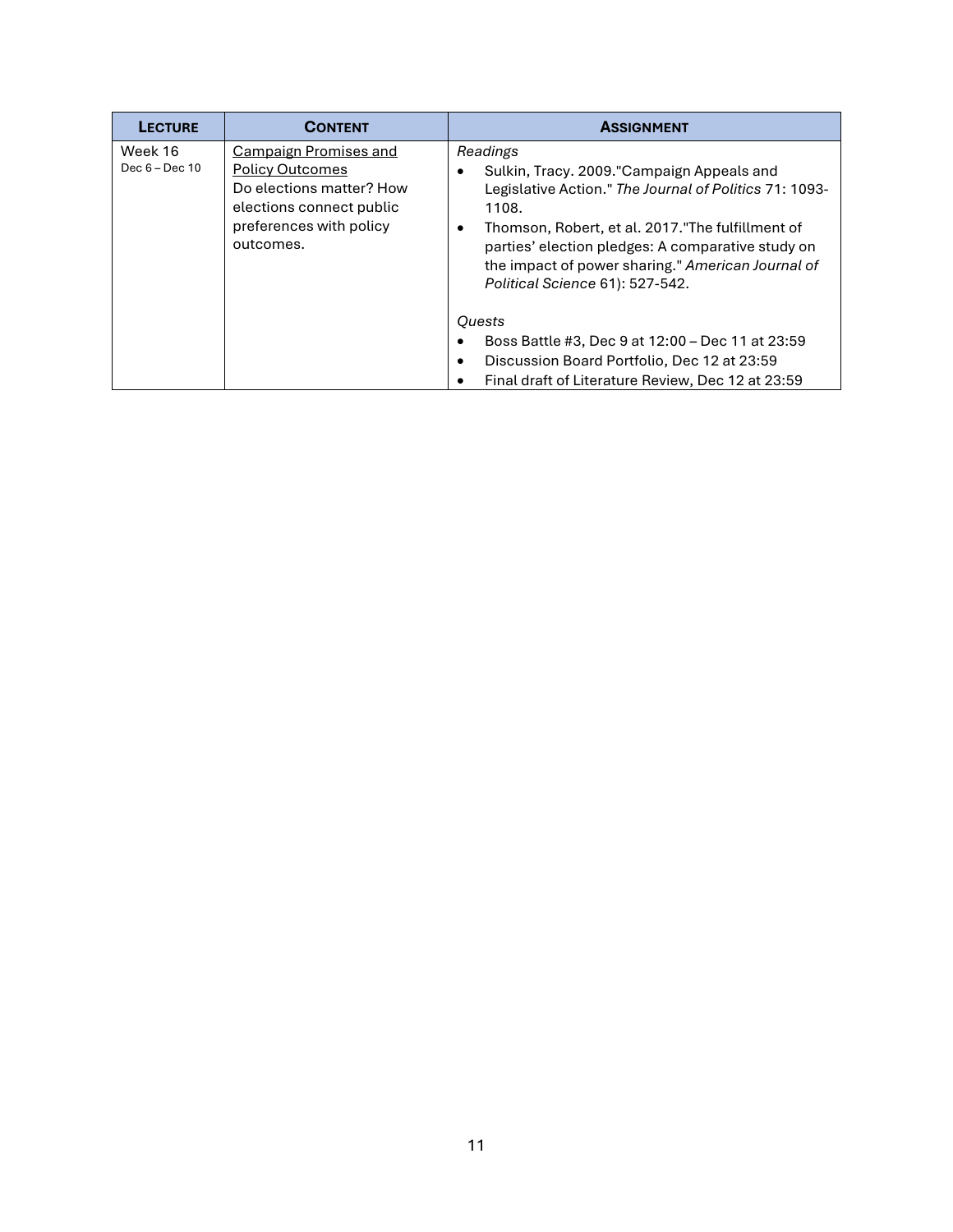# **TEACHING ASSISTANT'S CORNER**

Our amazing TA, **Sarah Brown**, will be an invaluable resource for you. There are three ways she can help you succeed in this class. Here are the details she wants you all to know:

- 1. Email consultation: Send Sarah an email if you have any questions about assignments, the readings, or the course schedule at Sarah.E.Brown@colorado.edu and she will get back to you within 24 hours.
- 2. Office Hours: Sign up or drop by her 1:1 office hours to chat about the readings and lectures, get individualized help on assignments, or discuss a grade. Details about office hours are on the front page of the syllabus.
- 3. Workshops: Think of these like a mini (and really productive) recitation! In a small group, you and your TA will go over criteria for upcoming Quests, and Sarah will offer advice or templates to help you break down the work. Then, you will work together to begin the assignment. These are great to join if you want to improve your work, need a little push to get started, or want to meet and work with others in the class! The schedule of the workshops is as follows:

| WEEK # | <b>DATE &amp; TIME</b>             | <b>QUEST PATH</b>   | <b>DESCRIPTION</b>                                                                                                                                                                                                                                                                          |
|--------|------------------------------------|---------------------|---------------------------------------------------------------------------------------------------------------------------------------------------------------------------------------------------------------------------------------------------------------------------------------------|
| 1      | Thursday, 8/26<br>$11:00 - 12:00$  | All                 | <b>Choosing the Right Quest Track for You</b><br>Not sure which tracks to choose? Come discuss the<br>pros and cons of each in conjunction with your<br>personal work style and preferences. Leave this<br>session with your Quest Log complete and an<br>outline for your Quest Log Essay. |
| 3      | Thursday, 9/9<br>$11:00 - 12:00$   | Conversations       | <b>Writing an Awesome Discussion Post</b><br>What makes some slack posts more engaging than<br>others? Come learn how to write an intriguing post.<br>Leave this session with a draft of a longer post for<br>this week's discussion.                                                       |
| 5      | Thursday, 9/23<br>$11:00 - 12:00$  | Scholar in Training | <b>Choosing a Topic</b><br>Not sure what to study in this track? Discuss how to<br>choose an appropriately scoped and interesting<br>topic. Leave with a topic idea and an outline of your<br>Topic Memo.                                                                                   |
| 6      | Thursday, 9/30<br>$11:00 - 12:00$  | <b>Boss Battles</b> | <b>Boss Battle 1 Study Group</b><br>Join in a guided group discussion designed to<br>prepare you to do well on your first Boss Battle                                                                                                                                                       |
| 10     | Thursday, 10/28<br>$11:00 - 12:00$ | Scholar in Training | Writing an Annotated Bibliography- Learn tricks<br>and tips for searching for and summarizing scholarly<br>work in an annotated bibliography format. Start a<br>draft of your annotated bibliography.                                                                                       |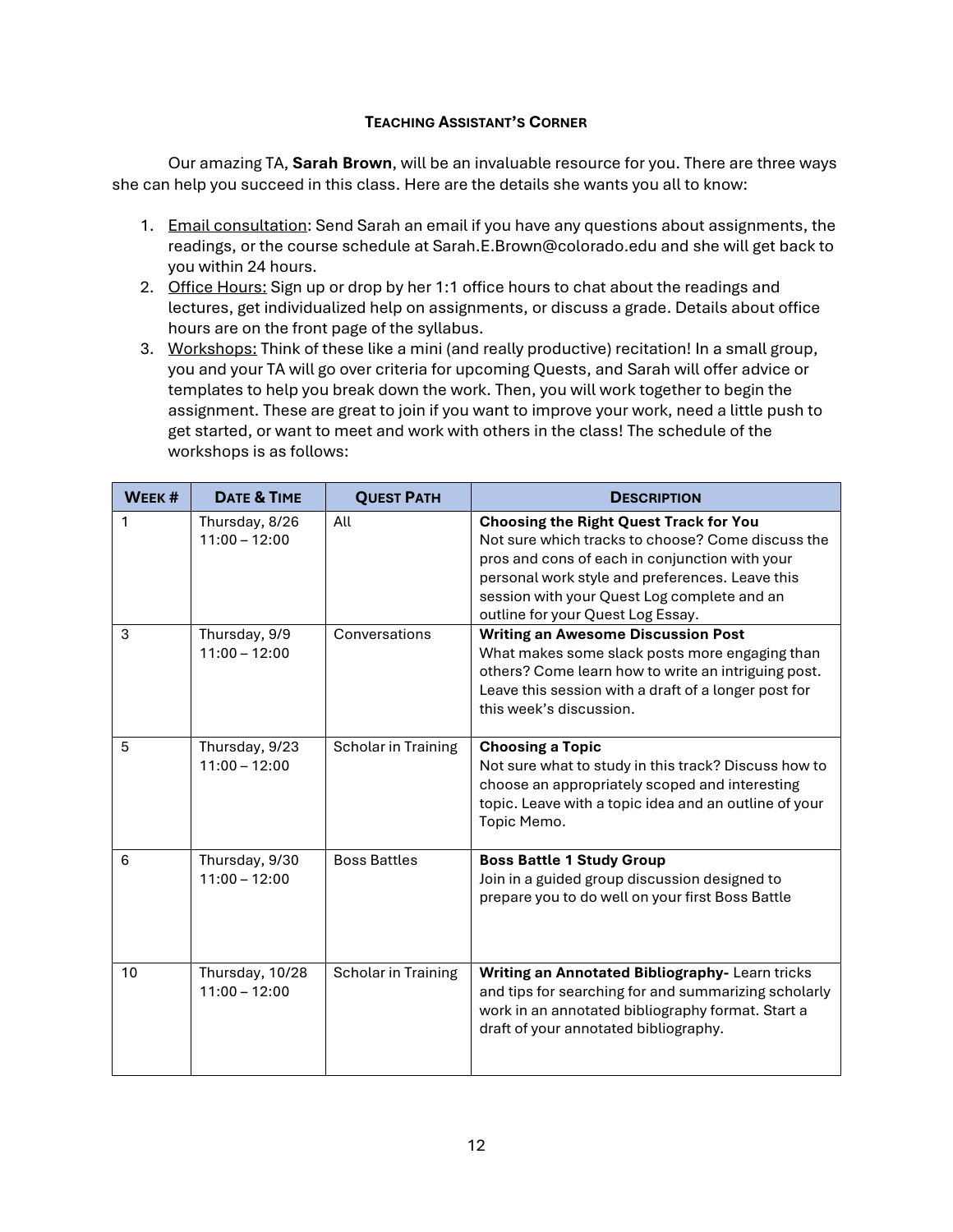| WEEK # | DATE & TIME                       | <b>QUEST PATH</b>   | <b>DESCRIPTION</b>                                                                                                                                                                       |
|--------|-----------------------------------|---------------------|------------------------------------------------------------------------------------------------------------------------------------------------------------------------------------------|
| 11     | Thursday, 11/3<br>$11:00 - 12:00$ | <b>Boss Battles</b> | <b>Boss Battle 2 Study Group</b><br>Join in a guided group discussion designed to<br>prepare you to do well on your 2nd Boss Battle                                                      |
| 15     | Thursday, 12/2<br>$11:00 - 12:00$ | Conversations       | <b>Building a Discussion Portfolio</b><br>Learn strategies for selecting strong posts and begin<br>to build your discussion portfolio.                                                   |
| 15     | Thursday, 12/2<br>$12:00 - 13:00$ | Scholar in Training | <b>Writing a Literature Review</b><br>Learn tips and tricks for writing an analytical and<br>argumentative lit review. Bring your sources to this<br>workshop to get started on a draft. |
| 16     | Thursday, 12/9<br>$11:00 - 12:00$ | <b>Boss Battles</b> | <b>Boss Battle 3 Study Group</b><br>Join in a guided group discussion designed to<br>prepare you to do well on your last Boss Battle.                                                    |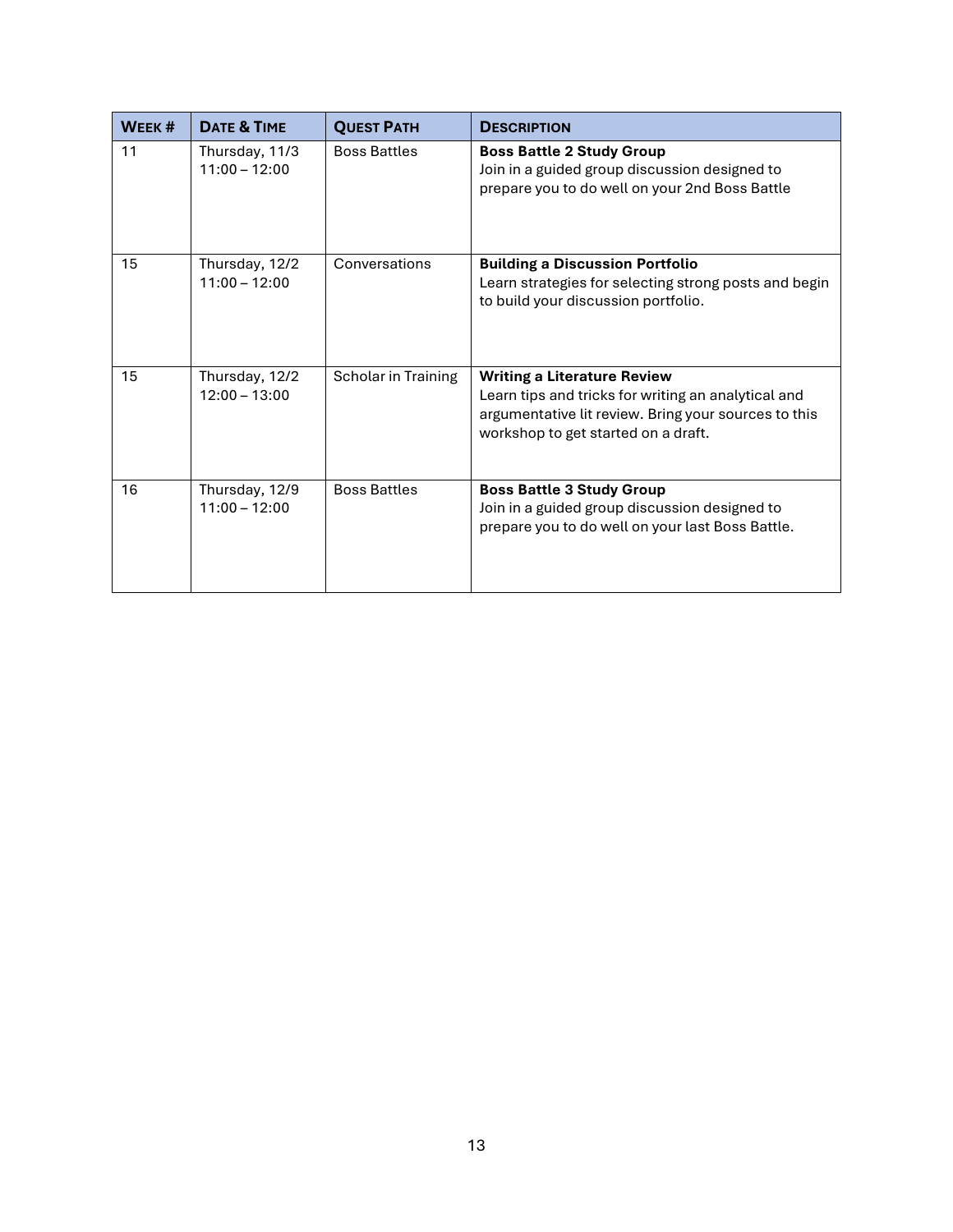#### **GENERAL COURSE AND UNIVERSITY POLICIES**

## Political Disagreements

This course is about politics. And contemporary culture is, to put it mildly, pretty polarized about politics. In this class, we may occasionally discuss contentious topics about which you or others may have strong feelings. As such, for this class to be successful, there must always be a civil and open discourse on the topics at hand. We will not all agree in this course.

This requires that each student shares their opinion but does so in a respectful and informed way. Everyone is entitled to respect, regardless of their identity or views. You don't have to respect someone's views, but you have to respect their right to hold those views. If someone argues for their views, engage them reasonably: try to understand why they believe the way they do; do not interrupt, belittle, disrespect, or dismiss other views. Any personal attack against a fellow student or the instructor will not be tolerated.

# The *University of Colorado Classroom Behavior Policy* complements these expectations:

Students and faculty each have responsibility for maintaining an appropriate learning environment. Those who fail to adhere to such behavioral standards may be subject to discipline. Professional courtesy and sensitivity are especially important with respect to individuals and topics dealing with race, color, national origin, sex, pregnancy, age, disability, creed, religion, sexual orientation, gender identity, gender expression, veteran status, political affiliation or political philosophy. Class rosters are provided to the instructor with the student's legal name. I will gladly honor your request to address you by an alternate name or gender pronoun. Please advise me of this preference early in the semester so that I may make appropriate changes to my records. For more information, see the policies on class behavior and the Student Code of Conduct.

# **Netiquette**

All students should be aware that their behavior impacts other people, even online. I hope that we will all strive to develop a positive and supportive environment and will be courteous to fellow students and your instructor. Due to the nature of the online environment, there are some things to remember:

- 1. Always think before you write. In other words, without the use of nonverbals with your message, your message can be misinterpreted. So please think twice before you hit submit.
- 2. Keep it relevant. There are places to chat and post for fun everyday stuff. Do not stray from the discussion in the assigned questions.
- 3. Never use all caps. This is the equivalent of yelling in the online world. It is not fun to read. Only use capital letters when appropriate.
- 4. Make sure that you are using appropriate grammar and structure. In other words, I don't want to see anyone writing "R U" instead of "are you". There are people in the class that may not understand this type of abbreviation, not to mention it does nothing to help expand your writing and vocabulary skills. Emoticons are fine as long as they are appropriate. A smile  $\odot$ is welcome, anything offensive is not.
- 5. Treat people the same as you would face-to-face. In other words, it is easy to hide behind the computer. In some cases, it empowers people to treat others in ways they would not in person. Remember there is a person behind the name on your screen. Treat all with dignity and respect and you can expect that in return.